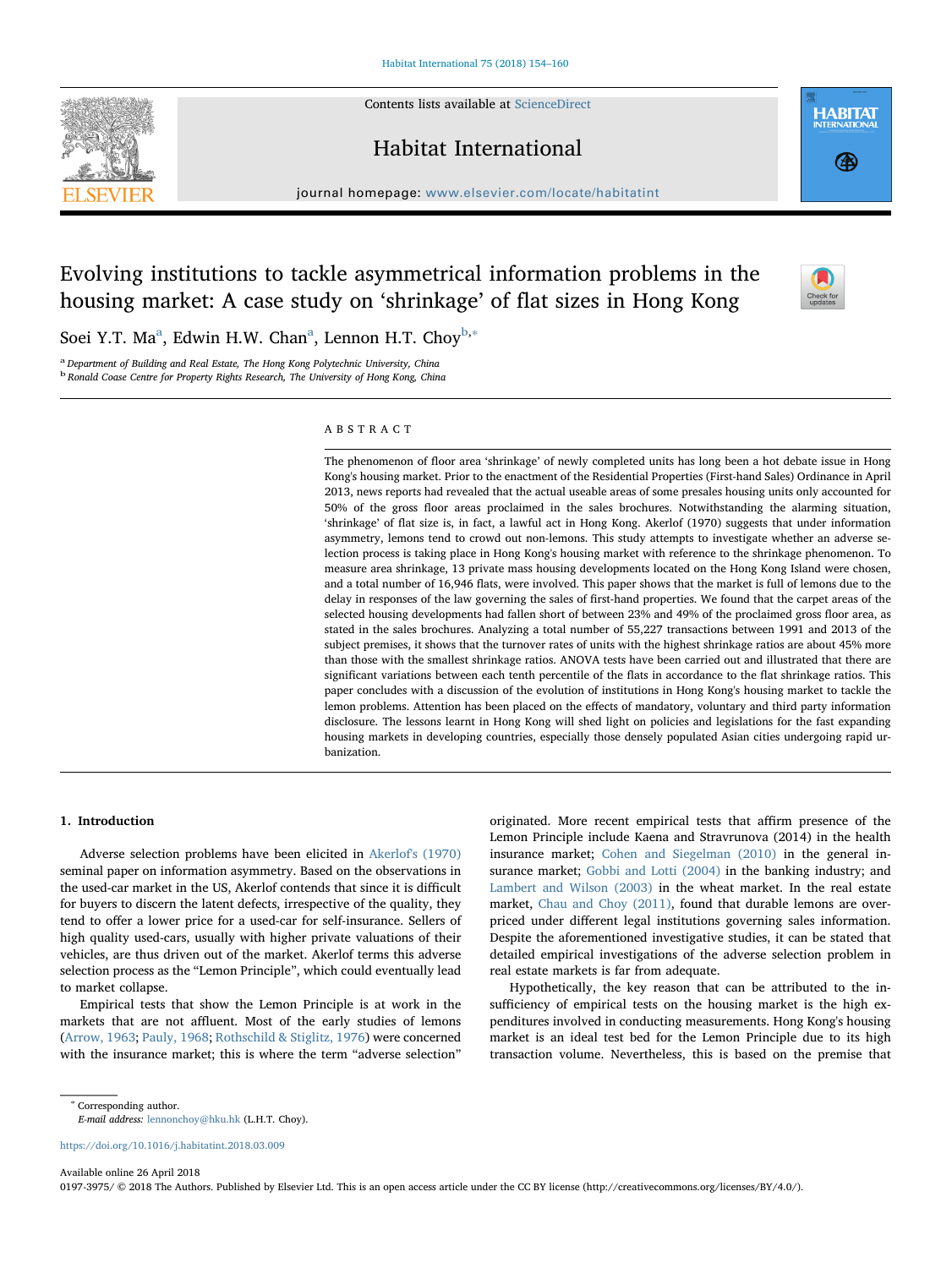measurement costs researching the housing attributes be kept affordable. A carefully chosen element has been focused on, in order to carry out an empirical test of adverse selection, – unit size. In Hong Kong, before the ratification of the Residential Properties (First-hand Sales) Ordinance (SRPO thereafter), that came into effect on 29 April 2013, regulations governing the descriptions of unit size were ambiguous and inadequate. Maximizing usage of the regulation limitations, property developers lawfully built housing projects with a smaller useable floor area than was presented in sales brochures. However, for the buyers, the information provided by property developers proved to be a costly concern; the buyers could not precisely calculate the actual usable area their flats would have, prior to entering into a sales purchase agreement. By engaging a building professional to conduct assessments, and by utilizing established consistent procedures; this study aims to systematically measure the actual carpet area, as a proxy of actual useable area, of 16,946 selected housing units on the Hong Kong Island. This information has never been released into the public domain by any means, neither in the first-hand pre-sale market nor the second-hand market. This systematic process will enable us to expose the durable lemons in the Hong Kong housing market.

Once the durable lemons have been identified, we can then study whether [Akerlof's \(1970\)](#page-6-0) adverse selection problem is persistent in the Hong Kong housing market. This study will trace the 55,227 transactions of the subject premises carried out between 1991 and 2013, and then verify whether or not the turnover rates of the lemons are statistically higher than that of the non-lemons. How institutions evolve to manage the adverse selection problem will be the key issue of focus for discourse, subsequent to the empirical testing. The findings and the experiences of institutional changes in Hong Kong will shed light on the rapidly expanding housing markets in developing countries. It is especially useful in the context of densely populated Asian cities. The structure of the paper is as follows. First, an introduction highlights the study. Then it will give a brief but focused literature review. The subsequent section outlines the methodologies and data sources. The empirical findings will then be discussed with reference to the laws governing sales of properties. Finally, the evolving institutions to tackle lemons in the housing market will conclude the whole paper.

### 2. Literature review

Information can be exploited to reduce uncertainties in making decisions. Following [Coase \(1937\)](#page-6-8), subsequent studies such as [Williamson \(1973](#page-6-9), [1985](#page-6-10) and [1993\)](#page-6-11) suggest that transaction costs exist in acquiring information, negotiating, monitoring, signing and enforcing contracts. Uneven distribution of information in the marketplace is the key reason for the existence of asymmetries [\(Philips, 1988\)](#page-6-12). Information asymmetry may occur under different circumstances. For instance, in some economies, producers and manufacturers are reluctant to reveal completely transparent information to consumers, despite such information being available and in their possession. The vendor motivation behind this is for greater financial gain and profitability; the less information available to the consumers, the greater the leverage the sellers have to realize higher sales pricing. Due to the lack of complete information, the consumers stand to make imprecise judgments of the real value of products. Ultimately, the number of transactions within a market will eventually diminish due to a lack of confidence by consumers to purchase goods and services.

Asymmetric information leads to problems such as moral hazard and adverse selection. [Williamson \(1985\)](#page-6-10) suggested that information impactedness is another complication that is the result of information asymmetry. Information impactedness arises in complex contracting situations, in which the buyer and the seller possess private knowledge and information, respectively. Opportunism is a possible outcome which leads to contract hazards, of which the transaction costs could be prohibitively high to overcome and hence lead to market failure.

Empirical studies of the Lemon Principle are considered less

available than those dealing only with the theoretical work. It is largely due to the high measurement costs pertaining to the qualities of the subjects. In the insurance industry where the idea of adverse selection is originated, some empirical evidences contrary to [Akerlof \(1976\)](#page-6-13) have been produced. In the French automobile insurance market, [Chiappori](#page-6-14) [and Salanié \(2000\),](#page-6-14) found neither adverse selection nor moral hazard problems in the industry. In a US study, the National Medical Expenditure survey [\(Cardon & Handel, 2001\)](#page-6-15) showed no empirical evidence that less healthy people had subscribed to higher coverage of medical insurance products, and thus rejected the notion that adverse selection took place in the market. Nevertheless, also in the US Medigap insurance market, [Keane and Stavrunova \(2016\)](#page-6-16) concluded that there was adverse selection, but that the effect was negligible.

Contrastingly, several studies have come to conclusions based on empirical evidence affirming the Lemon Principle, for example, [Engers,](#page-6-17) [Hartmann, and Stern \(2009\)](#page-6-17) in the automobile market; [Mocan \(2007\)](#page-6-18) in the child-care market; Downing, Jaff[ee, and Wallance \(2009\)](#page-6-19) in the mortgage-backed securities market; and [Lambert and Wilson \(2003\)](#page-6-6) in the wheat market. In a recent paper by [Bajari, Dalton, Hong, and](#page-6-20) [Khwaja \(2014\)](#page-6-20) which deployed a semi-parametric analysis on insurance claim data of a large-scale self-insured employer, they found statistical evidence of both moral hazard (overconsumption of healthcare services) and adverse selection (higher premium plans attract more employees with latent health problems). [Cohen and Siegelman \(2010\)](#page-6-4) also conducted comprehensive empirical studies and reviews of adverse selection and moral hazard in other insurance markets.

In the field of real estate, empirical studies on information asymmetry are also scanty. In an earlier study, [Chau, Yiu, and Wong \(2002\)](#page-6-21) found no empirical evidence of adverse selection in Hong Kong's housing market between 1995 and 2000. They argued that the most influential piece of information affecting property prices is the cost of land, which is rather symmetrical information in nature.

Referencing an empirical test on Hong Kong's housing market, [Chau](#page-6-7) [and Choy \(2011\)](#page-6-7) investigated problems from information disclosure perspectives. Results suggested that even if transacting parties are forced to disclose adverse information, this does not necessarily increase efficiency; but it may render desirable effects if the total social costs can be saved by such disclosure. For specific information that is very costly to research and obtain, a compulsory disclosure requirement might suffice. As an example, presentation of flat size by property developers; current regulations require property developers to disclose the unit size in a specific format during pre-sale. Prior to April 2013 there was no standard definition or prescribed format to convey the information on the size of the flat to the buyer. This can and has resulted in considerable variance in the flat size buyers perceived during the presale stage, and what they realized upon completion and seeing the actual flat. Several factors may give rise to the variance in flat sizes; the thickness of the load bearing walls inside the flats, the provisions of bay windows, curtain walls, room divisions, external hallways, and public areas. Construction projects carried out by different developers exemplify significant variances in terms of floor area efficiency. To reliably calculate the real shrinkage of usable area requires a consistent measurement method of floor areas. This paper attempts to track the adverse selection process in the housing market by the review of empirical test results used to measure the shrinkage ratios and turnover rates of 16,946 premises over a study period between 1991 and 2013.

## 3. Methodology

This study posits that those durable lemons in Hong Kong's housing market can be identified by measuring the shrinkage rates of the housing units. Understanding some key terminologies of area measurement in Hong Kong is useful to understand the methodology.

The two major types of area interpretation customarily adopted in Hong Kong, namely Gross Floor Area (GFA) and Saleable Area (SA), could have confused the general public. GFA is the most commonly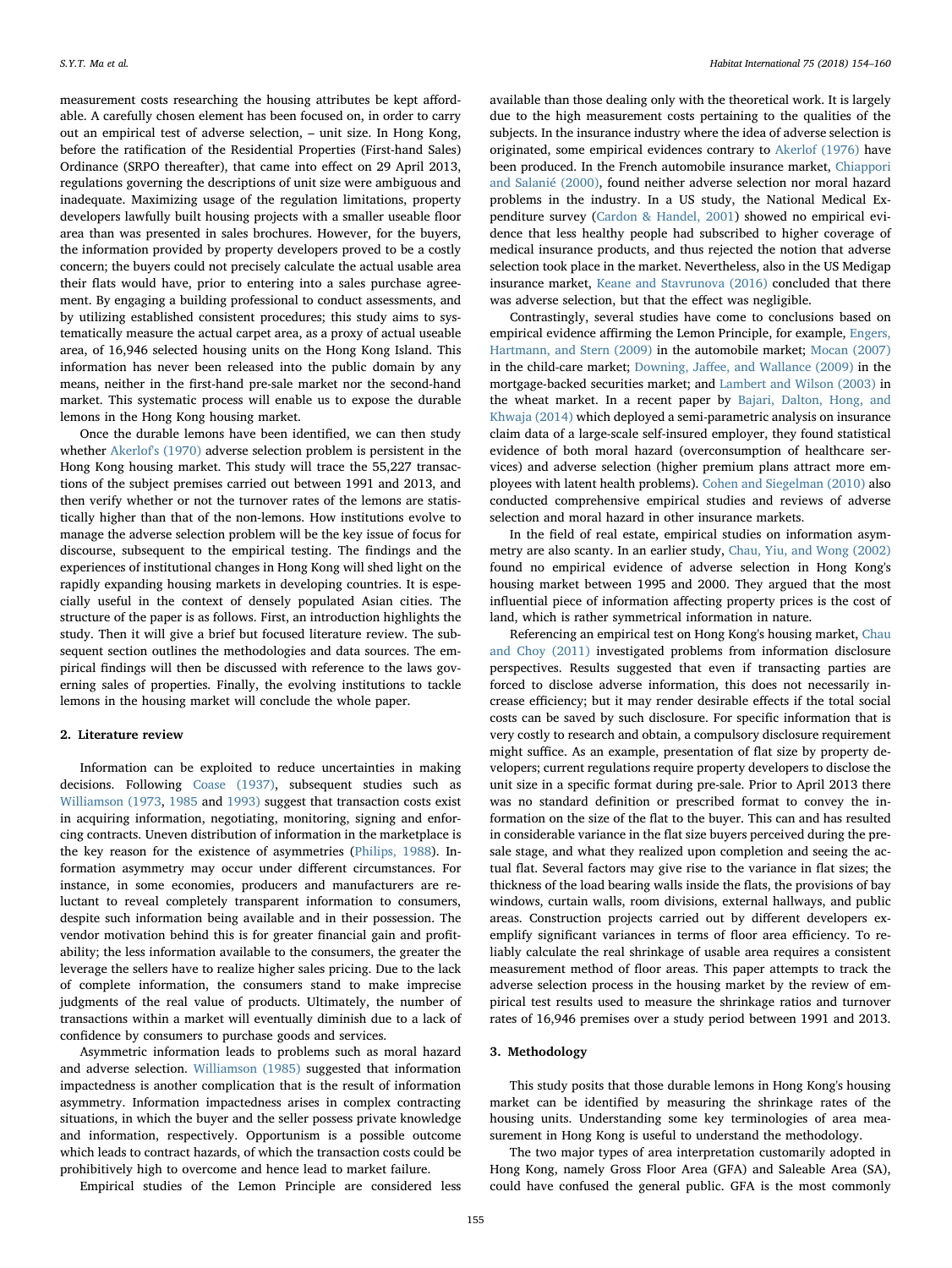<span id="page-2-0"></span>

Fig. 1. Floor Plan of Unit A (comparatively low shrinkage ratio). \*Source: Buildings Department and the authors

used area information stated in the sales brochures for decades, which comprises the floor area of a unit, and a share of all 'common areas', such as corridors, lift lobbies and clubhouses within the entire housing development. So virtually the total GFA of all units embraces every single inch of buildable area within a housing development. Nevertheless, since there is no legitimate and consistent definition of GFA in the regulations governing sales of first-hand premises, the information displayed on the sales brochures is, by and large, self-regulated. [Akerlof \(1970\)](#page-6-0) suggests that reputation is a self-evolving institution to tackle with the lemon problems. The influence of reputation is evidenced by the housing market in Hong Kong, where some reputable developers tend to produce units with higher efficiency ratios than the others. These developers tend to command a higher premium. Among many different ways, lowering the GFA figures in sales brochures can attain higher efficiency ratios. After the enactment of the SRPO in 2013, nevertheless, GFA can no longer be displayed in the sales brochures. This was a measure deemed to prevent the possible misleading information being shown in developer's sales brochures. By contrast, SA is always better defined than GFA. The definition is a result of a joint effort between the government, professional bodies and the Consumer Council. It attempts to exclude the common areas of the residential development to be shared by each unit from the GFA. SA has long been construed as the exclusive useable floor area of a unit, until new building methods and layouts deployed in recent decades rendered some units significantly smaller than others, albeit of their identical SA. The "vanishing" areas include the exterior and internal walls, and also the extensive uses of utility platforms for air-conditioners, electrical and other utility installations. Although SRPO has refined the definition of SA by splitting up various components including balcony and utility platform to be displayed in the sales brochures, in reality, the actual useable floor areas have not been truly reflected by SA.

Information asymmetry may arise in Hong Kong's first-hand property market, because most of the products sold are uncompleted units. So, it is not possible for prospective buyers to inspect the housing units, and hence they need to rely on the information provided by the sellers. The sellers possess more information advantages than the buyers do. While the housing developers have been providing GFA/SA information for legal compliance, the actual useable floor areas are never made known to the buyers in the first hand market before the units are handed over. Thus, this study measures the 'carpet area' of each unit to reflect the actual usable floor area of the subject premises. For the purpose of this study, carpet area refers to the net effective covered area

within the unit, exclusively enjoyed by the occupier, excluding balconies, utilities platforms, bay windows, air conditioning platforms and other similar features. It is measured from the internal face of the unit, excluding the columns, load-bearing walls, and internal partitions. This is the net effective usable space that occupier can actually enjoy.

There is no public information explicitly revealing the actual useable floor areas in Hong Kong, neither from statutory bodies nor developers. For this study, a building professional was thus hired to measure the carpet area of the targeted developments under the authors' supervision.

Before 2013, as both GFA and SA figures were displayed in the sales brochures, generally, the public would refer to the efficiency of the floor area as the 'sales efficiency', so that

Sales Efficiency = (Saleable Area / GFA)\*100%

The sales efficiency typically ranged from 70% to 80% for a mass housing development in Hong Kong.

In this study, efficiency is redefined as Net Carpet Efficiency:

Net Carpet Efficiency = (Carpet Area/Saleable Area)\*100%

While the GFA Flat Shrinkage ratio is interpreted as:

GFA Shrinkage Ratio = [(GFA – Carpet Area) /GFA]\*100%

The Saleable Flat Shrinkage ratio is interpreted as:

Saleable Area Shrinkage Ratio =  $[(Saleable Area - Carpet Area) /$ Saleable Area]\*100%

[Figs. 1 and 2](#page-2-0) shows an example of the vanished area for a comparatively low shrinkage flat and a high one with similar GFA.

The GFA of the unit in Figure, Unit A, 1 is 1060 s.f., and the saleable area is 878 s.f. It comprises: i) the exclusive usable floor area (i.e. carpet area in light grey colour) of 760 s.f.; ii) the structural walls and internal partition walls of 106 s.f. (dark grey, and hatched, respectively); iii) the bay windows of 12 s.f. Items ii) and iii) take up an area of 118 s.f. in total. By adding the 'common area' allocated to the unit of 182 s.f., the total 'vanished' area is approximately 300 s.f.

The GFA shrinkage ratio of Unit A is about 28%, while the Saleable Area shrinkage ratio is about 13%.

To compare, the GFA of the unit in [Fig. 2](#page-3-0), Unit B, is 1030 s.f. and the saleable area is 750 s.f. It comprises: i) the exclusive usable floor area (i.e. carpet area in grey colour) of 530 s.f.; ii) the structural walls and internal partition walls of 130 s.f.; iii) the bay windows of 45 s.f.; iv)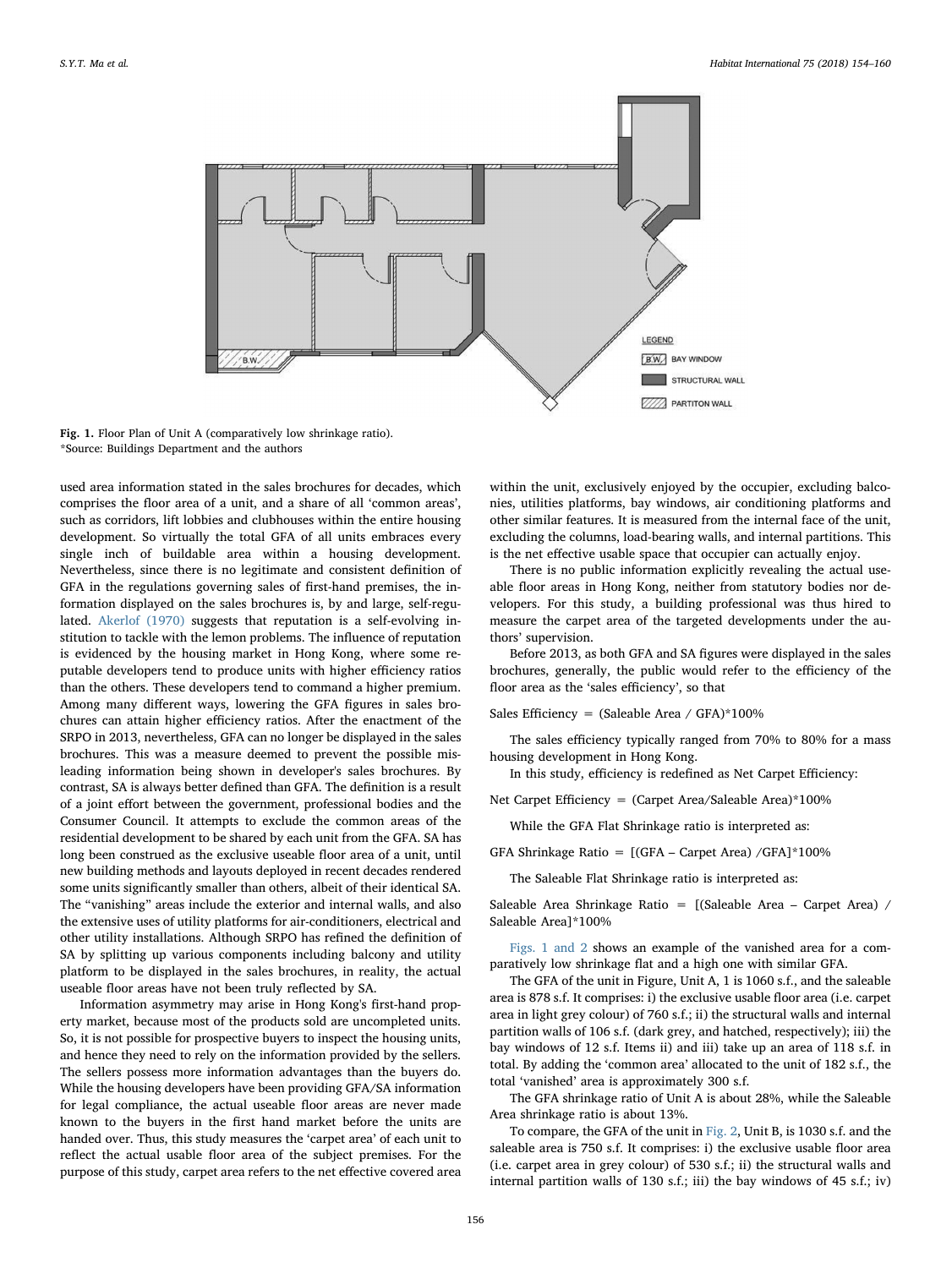<span id="page-3-0"></span>

Fig. 2. Floor Plan of Unit B (comparatively high shrinkage ratio). \*Source: Buildings Department and the authors

balcony of 25 s.f.; and v) the utility platform of 20 s.f. Items ii) to v) take up an area of 220 s.f. in total. By adding the 'common area' allocated to the unit of 280 s.f., the total vanished area is approximately 500 s.f.

The GFA shrinkage ratio of Unit B is about 49%, while the Saleable Area shrinkage ratio is about 29%.

In short, the difference of the vanished areas of these two flats with similar GFA, i.e. 300 s.f. for Unit A and 500 s.f. for Unit B, is around 200 s.f. It represents a variation of 21% (i.e. 49%–28%) of GFA shrinkage. The current market price of this kind of premise is about HK\$16,000 p.s.f. gross (US\$ 2051 p.s.f.). Hypothetically, it accounted for a loss of approximate HK\$3.2 million (about US\$410,000) for a first-hand buyer who chose to purchase Unit B, as oppose to purchase Unit A, due to the lack of area shrinkage information.

By understanding and using these definitions, we can now reconstruct the actual efficiency ratios and hence identify the durable lemons in the market. To test the hypothesis that adverse selection exists in the market, we calculated the turnover rates of the subject housing units between 1991 and 2013 by splitting them into tenth percentiles, i.e. 10th, 20th,  $30<sup>th</sup>$  ...  $100<sup>th</sup>$ , in terms of the shrinkage ratios. The null hypothesis is that there is no significant difference between the turnover rates of each tenth percentile of the properties.

## 4. Data sources

The main focus for this study is to examine whether adverse selection exists in the market.

A total of [1](#page-3-1)3 mass housing developments<sup>1</sup> located on the Hong Kong Island were selected for this study. The selection criteria of the housing

estates are as follows. First, we only selected those housing estates that fell onto the Rating and Valuation Department's Private Domestic Price Indices for Popular Developments. It was because the transaction prices can be easily deflated for further statistical analyses. Second, only those housing estates with their first assignment of deed titles completed after 1991 were selected. It was because housing transaction records were digitized only after 1991. This will enable future studies to compare the overpricing premium in the first and second hand markets. Third, because of budget constraints, we only studied the properties on the Hong Kong Island, which is one of the three key geographic segments of the property market in Hong Kong.

While the analytical framework of this study can be replicated to the other two geographical segments in Hong Kong, there is no compelling reason to believe that these sub-markets are fundamentally different from the one on the Hong Kong Island. As of April 2017 [\(Land Registry,](#page-6-22) [2017\)](#page-6-22), about 25% of residential transactions in Hong Kong took place on the Hong Kong Island, which amounted to about one-third of the total transaction value of the whole market. Thus, the empirical results of the premises on the Hong Kong Island should be a representative one. To compute various efficiency ratios, GFA and SA figures were obtained from the Economic Property Research Center (EPRC) property database. The carpet areas were measured by a trained person under professional supervision. There are in total 16,946 flats with carpet areas measured in this study.

The transacted records were also obtained from the EPRC property database, which processed the original data from the Land Registry. To enhance the accuracy of the analysis, only transaction records of the formal Agreement for Sales and Purchase were being used. The period between 1991 and 2013 was chosen because the database covers transaction data starting from 1991, and the SRPO was enacted in 2013. After eliminating the outliners, the total number of transactions collected for these flats over this period was 55,227.

<span id="page-3-1"></span><sup>&</sup>lt;sup>1</sup> The 13 mass housing developments include The Orchards, Grand Promenade, The Leighton Hill, Robinson Place, Illumination Terrace, Island Place, Island Resort, The Belcher's, Dynasty Court, The Redhill Peninsula, South Horizons, Les Saisons and Bel-Air on the Peak.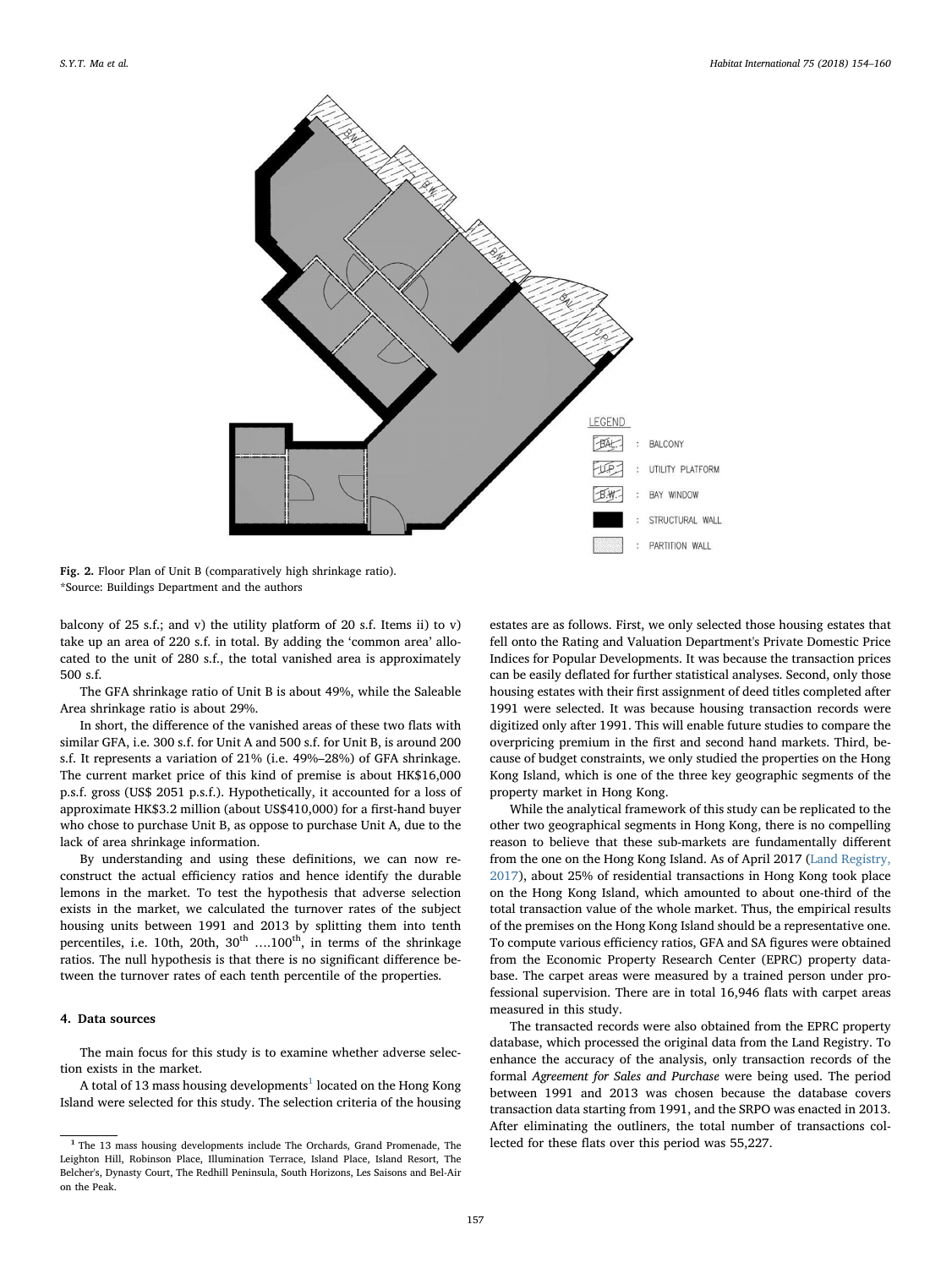#### <span id="page-4-0"></span>Table 1

Various forms of floor area efficiency ratios.

| Sales<br>Efficiency <sup>a</sup> | Carpet<br>Efficiency | Net Carpet<br>Efficiency | Flat Shrinkage<br>$\frac{0}{0}$ |  |
|----------------------------------|----------------------|--------------------------|---------------------------------|--|
| SA/GFA                           | Carpet/GFA           | Carpet/SA                | GFA- Carpet/<br><b>GFA</b>      |  |
| 79%<br>72%-84%                   | 67%<br>51%-77%       | 85%<br>69%-98%           | 33%<br>23%-49%                  |  |
|                                  |                      |                          |                                 |  |

<span id="page-4-2"></span><sup>a</sup> Before April 2013, Sales Efficiency was the only floor area ratio presented in developer sales brochures.

#### 5. The empirical tests and findings

[Table 1](#page-4-0) illustrates the variance for different kinds of efficiency ratios and also the flat shrinkage ratios among the 16,946 numbers of flats in the selected developments.

Before the enactment of the SRPO, the sales efficiency ratio, as measured by SA/GFA, had dominated the public perceptions about the usability of floor areas within a unit. The ratios ranged from 72% to 84%, whereas the median was 79%. Then, we computed the carpet efficiency ratio by using the carpet areas we had measured. Data in [Table 1](#page-4-0) show that the actual usability of the units was substantially lower than perceived, evidenced by the reduction of the median ratio to 67%, and a range skewed towards to the low side from 51% to 77%.

In [Table 1](#page-4-0), the column Net Carpet Efficiency attempts to show how much actual usable floor area is entailed in the SA. The figures range from 69% to 98%. In other words, the actual usable floor area "vanishes" for, inter alia, the thickness of walls, utility platforms and other usages, ranging from 2% to 31% (i.e. 1–Net Carpet Efficiency).

The last column in [Table 1](#page-4-0) shows the Flat Shrinkage Ratios, the figures ranging from 23% to 49%. This paper posits that the higher the shrinkage ratio, the more likely a flat is a lemon.

After finding the lemons, we then proceeded to the adverse selection test. We have divided all the 16,946 units into ten 10th percentiles in accordance to their flat shrinkage ratios. We hypothesize that if the adverse selection process takes place in the market, the turnover rate for the units with smaller flat shrinkage (i.e. larger carpet area with respect to GFA), is expected to be smaller, and vice versa. Hence the null hypothesis is that there exists no statistical significant difference in term of turnover rates between each group. For the purpose of this study, turnover rate is defined as the total number of transactions for sale within the study period, i.e. 1991 to 2013, divided by the total number of flats in the corresponding 10th percentile.

[Table 2](#page-4-1) shows the turnover rates of units fall between the 10th and 50th percentiles. These are the flats with relatively smaller flat shrinkage. The average turnover rate shows that, on average, each flat changed hands for 2.85 times between 1991 and 2013.

The comparison in [Table 3](#page-5-0) shows the average turnover rates of units with a relatively higher flat shrinkage, which are more likely to be the durable lemons in the market. The average turnover rate suggests that, on average, each flat was resold 3.67 times from 1991 to 2013, which is higher than the figures in [Table 2](#page-4-1).

The median shrinkage ratio is 33% for all ten 10th percentiles,

which could serve as an implicit benchmark differentiating lemons and non-lemons in Hong Kong's housing market.

In order to show that the average turnover rates are statistically different between groups, an ANOVA Test was carried out. The null hypothesis carries the following form:

$$
H_0: \mu_1 = \mu_2 = \mu_3 = \mu_4 = \mu_5 = \mu_6 = \mu_7 = \mu_8 = \mu_9 = \mu_{10}
$$

where  $\mu_1$  is the mean of the 10th percentile,  $\mu_2$  is the mean of the 20th percentile, and so forth.

[Table 4](#page-5-1) indicates that there is a significant variation between these groups. This study provides new evidence showing that an adverse selection process is taking place in the housing market in Hong Kong. The results appear to show a progressive increase of the turnover rate in accordance to the increase in flat size shrinkage. Taking a closer look at the 10th and  $100^{\text{th}}$  percentiles respectively, the empirical results suggest lemons tend to be resold more often than non-lemons. A flat of about 49% shrinkage rate (lemons) was resold 45% more often than a flat of less than 28% shrinkage rate (non-lemons) within the study period.

## 6. The evolving institutions to tackle lemons in the housing market

The "Flat Shrinkage" phenomenon has long been a hotly-debated issue in Hong Kong, especially under the skyrocketing property prices. The empirical results have unveiled why new institutions were called for, so as to tackle the problem. The newly-enacted SRPO in 2013 is an attempt to ease the lemon problem, which imposes more stringent requirements for area descriptions in the sales brochure. In a nutshell, the SRPO removes the measure of GFA entirely, and so SA is the only legitimate floor area description in the sales brochures. The definition of SA has been refined and made clearer. Now, in particular, a number of items such as balcony, utility platform and verandah, etc., must be listed in addition to the SA. By so doing, the first-hand buyers can better gauge the actual useable floor areas, and so can the subsequent buyers. A new authority has been set up to scrutinize the descriptions of floor areas and other important sales information. The new law addresses the information asymmetry problem by a mandatory information disclosure method ([Chau & Choy, 2011](#page-6-7)). It is aimed to provide a fair and transparent platform for the buyers to obtain more accurate and realistic sales information before making buying decisions.

The SPRO establishes an institution that highlights mandatory information disclosure. Apart from standardizing measures of floor areas information, it also makes legal requirements on the dissemination of price lists, show flats and sales arrangements, together with advertisements and TV commercials. Detailed dimensions, the fittings, finishes and appliances, etc., within a unit are also required to be disclosed. It is now even mandatory to use certain font sizes of text characters and letters used in information leaflets (sales brochures). [Grossman \(1981\)](#page-6-23) argues that the duty of disclosure may lead to an overinvestment in producer insurance and general prices may increase as a consequence if the sellers don't know what specific pieces of information to disclose. This new institution that requires the sales brochures to cover a wide array, if not excessive, amount of information will increase the information costs to both the sellers and buyers. In order to produce a

<span id="page-4-1"></span>

| Table 2 |  |  |                                                                   |
|---------|--|--|-------------------------------------------------------------------|
|         |  |  | Turnover rates of flats from 10th to 50 <sup>th</sup> percentile. |

| Percentile       | Flat Shrinkage % for the Percentile | Ranges for the Flat Shrinkage Ratio | No. of flats involved | No. of Transactions | Turnover Rate |
|------------------|-------------------------------------|-------------------------------------|-----------------------|---------------------|---------------|
| 10 <sup>th</sup> | 27.82%                              | < 27.82%                            | 1751                  | 5003                | 2.86          |
| 20 <sup>th</sup> | 29.03%                              | $>27.82\%$ and $< 29.03\%$          | 1647                  | 5315                | 3.23          |
| 30 <sup>th</sup> | 30.48%                              | $\geq$ 29.03% and < 30.48%          | 1727                  | 4178                | 2.42          |
| 40 <sup>th</sup> | 31.43%                              | $\geq$ 30.48% and < 31.43%          | 1684                  | 4993                | 2.96          |
| 50 <sup>th</sup> | 32.75%                              | $\geq$ 31.43% and < 32.75%          | 1667                  | 4708                | 2.82          |

\*Flat Shrinkage Ratio refers to [(GFA-Carpet Area)/GFA]x100%.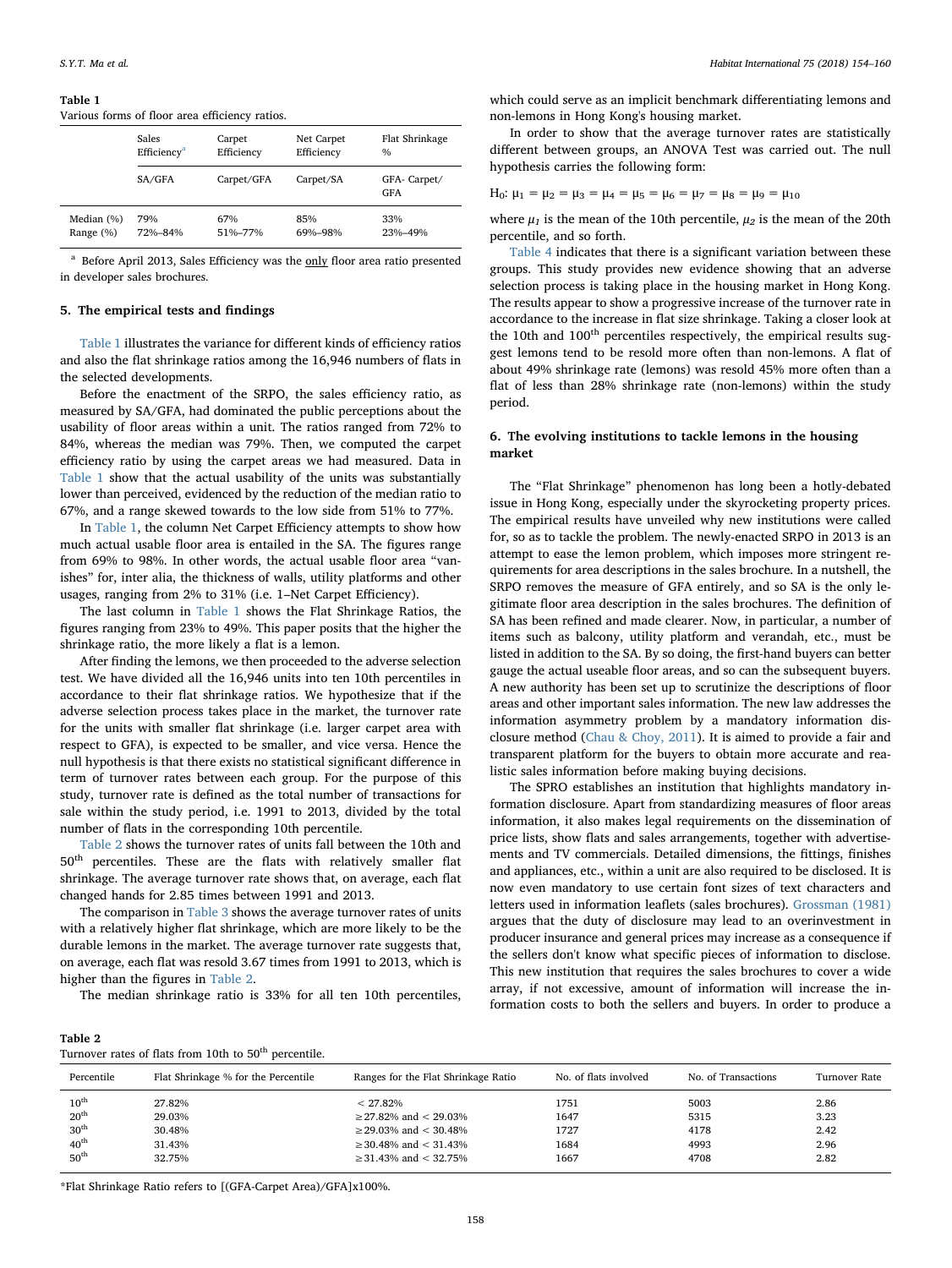#### S.Y.T. Ma et al. *Habitat International 75 (2018) 154–160*

#### <span id="page-5-0"></span>Table 3

Turnover rates of flats from 60<sup>th</sup> to 100<sup>th</sup> percentile.

| Percentile        | Flat Shrinkage $\%$ <sup>a</sup> for the Percentile | Ranges for the Flat Shrinkage Ratio | No. of flats involved | No. of Transactions | Turnover Rate |
|-------------------|-----------------------------------------------------|-------------------------------------|-----------------------|---------------------|---------------|
| 60 <sup>th</sup>  | 34.60%                                              | $\geq$ 32.75% and < 34.60%          | 1678                  | 5273                | 3.14          |
| 70 <sup>th</sup>  | 36.51%                                              | $\geq$ 34.60% and < 36.51%          | 1683                  | 6190                | 3.68          |
| 80 <sup>th</sup>  | 38.05%                                              | $\geq$ 36.51% and < 38.05%          | 1719                  | 6204                | 3.61          |
| 90 <sup>th</sup>  | 40.30%                                              | $\geq$ 38.05% and < 40.30%          | 1653                  | 6172                | 3.73          |
| $100^{\text{th}}$ | 48.64%                                              | $\geq$ 40.30% and < 48.64%          | 1737                  | 7191                | 4.14          |

<span id="page-5-2"></span><sup>a</sup> Flat Shrinkage Ratio refers to [(GFA-Carpet Area)/GFA]x100%.

### <span id="page-5-1"></span>Table 4

Result of ANOVA test.

#### **SUMMARY**

| Groups                                   | Count                         | Sum                 | Average              | Variance |             |          |
|------------------------------------------|-------------------------------|---------------------|----------------------|----------|-------------|----------|
| 10 Percentile                            | 5003                          | 134450              | 26.87387             | 0.47718  |             |          |
| 20 Percentile                            | 5315                          | 150658.8            | 28.34596             | 0.149812 |             |          |
| 30 Percentile                            | 4178                          | 124219              | 29.73168             | 0.189977 |             |          |
| 40 Percentile                            | 4993                          | 154161              | 30.87542             | 0.072251 |             |          |
| 50 Percentile                            | 4708                          | 151207              | 32.11703             | 0.148268 |             |          |
| 60 Percentile                            | 5273                          | 177800.5            | 33.71904             | 0.356896 |             |          |
| 70 Percentile                            | 6190                          | 220080.1            | 35.55414             | 0.340692 |             |          |
| 80 Percentile                            | 6204                          | 232068.7            | 37.40631             | 0.235719 |             |          |
| 90 Percentile                            | 6172                          | 242455.3            | 39.2831              | 0.533035 |             |          |
| 100 Percentile                           | 7191                          | 298258.7            | 41.47667             | 1.976409 |             |          |
| <b>ANOVA</b>                             |                               |                     |                      |          |             |          |
| Source of Variation                      | SS                            | df                  | MS                   | $\cal F$ | $P$ -value  | F crit   |
| Between Groups<br>Within Groups<br>Total | 122071<br>27987.07<br>1254058 | 9<br>55217<br>55226 | 136230.1<br>0.506856 | 268774.8 | $\mathbf 0$ | 1.880055 |

comprehensive sales brochure, substantial extra resources are allocated by the housing developers to gather the required information. Usually an independent checker is engaged to double check the validity of the information. It is common to see tonnes of paper are being wasted to print these sales brochures, that are not read thoroughly by the prospective buyers.

In addition, meaningless mandatory disclaimer statements are also required to be displayed in the advertisements, during radio broadcasts as well as on TV commercials. On the other hand, although the search cost as well as the reliability of the information may appear to be reduced, as compared to the voluntary information disclosure, buyers, in fact, also need to spend extra time to process the overly-provided property information. With the additional information costs incurred to both parties, the net benefit of the SPRO may be less significant than originally anticipated.

In order to counter this bulking-up of sales information, an informal practice has been developed by the sales agents to tackle the increasing information cost arising from the SPRO. For each housing development for sales, the estate agents design a simplified leaflet of their own in which only the salient features of the premises are displayed. Nevertheless, since each of the sales agency companies distribute their own leaflets for each housing development, as an unintended consequence, a prospective buyer may receive multiple copies of propertyrelated information from the sales agency offices, which are largely duplicated and unnecessary.

Brand names and guarantees were two counteracting institutions illustrated by [Akerlof \(1970\)](#page-6-0) to deal with the lemons before the enactment of SPRO in 2013. For example, [Chau, Ng, and Hung \(2001\)](#page-6-24) found that reputable housing developers had already been commanding a higher premium in Hong Kong. Some housing developers also devised buy-back guarantees within a certain period after the sales of first-hand properties. Usually properties with guarantee arrangement are with

exquisite quality products and after-sales services. It is, in fact, a signalling arrangement [\(Spence, 1973](#page-6-25)), which attempts to differentiate high quality properties from the lemons. In practice, nonetheless, exercising the buy-back option is never heard of.

Another method to tackle the lemons was through voluntary information disclosure. Housing developers could opt to follow the sales guidelines issued by the Real Estate Developers Association of Hong Kong (REDA), a voluntary self-regulated association of housing developers, to serve as a signal that they are not lemons. These guidelines originally mainly attempted to enhance market transparency by providing additional information required by the laws, such as information on the separate floor areas occupied by ancillary facilities. However, these guidelines have been superseded by the SPRO since its enactment in 2013.

The emergence of third party information providers is another evolving institution to deal with the lemon problem. Social media are popular tools to convey sales information, reviews and analysis of the properties to the prospective buyers. This relatively new mean of information dissemination is complementary to prevailing third party information providers, such as newspapers, radio and TV programmes, which are all considered very effective, especially to the younger group of prospective buyers.

To sum up, this paper has unveiled that the adverse selection process was prevalent in Hong Kong's housing market before the enactment of the SPRO in 2013. A unit with a shrinkage ratio of the top tenth percentile (shrinkage rate of 49%) tends to change hands 45% more often than a unit of the bottom tenth percentile (shrinkage rate of 28%) between 1991 and 2013. The paper has also documented the formal and informal rules and the emergence of counter-institutions to deal with the lemon problems. Hong Kong's experiences suggest that once the durable lemons are produced, they keep on flipping in the market. So responsive formal and informal institutions to facilitate information